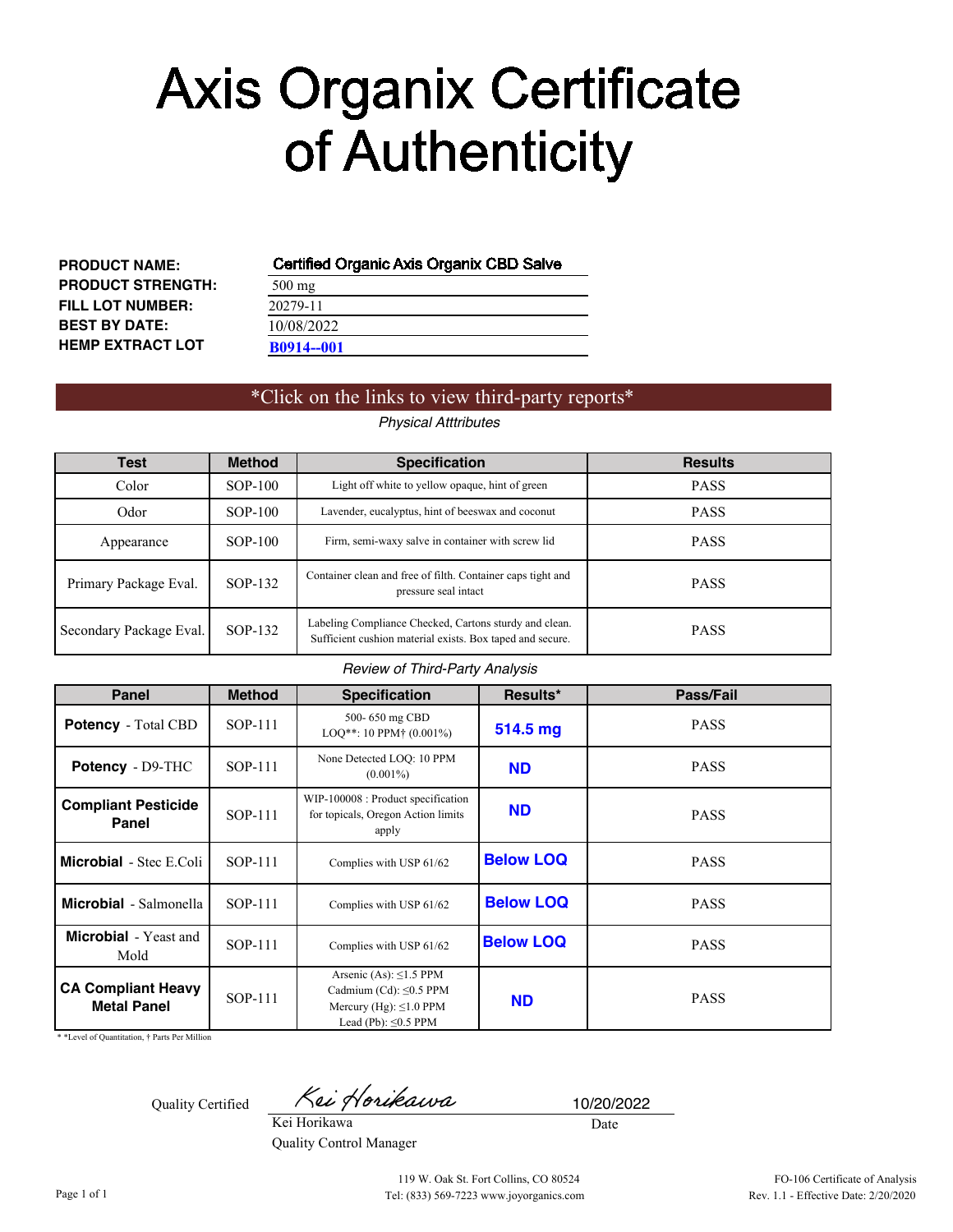<span id="page-1-0"></span>

|                                                                                                                                                                                                                                                                                                                                                                                                                                                                                                                                                                                                                                     | Salve-1oz S1OZ500                                                                                                                                                        |                                                                                 |                                                        |                                                                                                                                                                                                                                                                       |                                                                                                                                                                                                                                                                            |                                                                      |                                                                                                                                                                                                                                                      | Certificate of Analysis                                                                                                                                                                                                                |                                                                                                                                                                                                                                                                  |                                                                                                                                                                                                                                              |                                                                                                                                                                                                                                                          |
|-------------------------------------------------------------------------------------------------------------------------------------------------------------------------------------------------------------------------------------------------------------------------------------------------------------------------------------------------------------------------------------------------------------------------------------------------------------------------------------------------------------------------------------------------------------------------------------------------------------------------------------|--------------------------------------------------------------------------------------------------------------------------------------------------------------------------|---------------------------------------------------------------------------------|--------------------------------------------------------|-----------------------------------------------------------------------------------------------------------------------------------------------------------------------------------------------------------------------------------------------------------------------|----------------------------------------------------------------------------------------------------------------------------------------------------------------------------------------------------------------------------------------------------------------------------|----------------------------------------------------------------------|------------------------------------------------------------------------------------------------------------------------------------------------------------------------------------------------------------------------------------------------------|----------------------------------------------------------------------------------------------------------------------------------------------------------------------------------------------------------------------------------------|------------------------------------------------------------------------------------------------------------------------------------------------------------------------------------------------------------------------------------------------------------------|----------------------------------------------------------------------------------------------------------------------------------------------------------------------------------------------------------------------------------------------|----------------------------------------------------------------------------------------------------------------------------------------------------------------------------------------------------------------------------------------------------------|
|                                                                                                                                                                                                                                                                                                                                                                                                                                                                                                                                                                                                                                     | total cannabinoids<br>527 mg<br>per<br>ounce<br>Lot# 20279-11                                                                                                            |                                                                                 | $\Delta$ 9-THC<br>0.0 <sub>mg</sub><br>CBD<br>514.5 mg | THCa<br>$0.0$ mg<br>CBDa<br>0.0 <sub>mg</sub>                                                                                                                                                                                                                         | total THC<br>0.0 <sub>mg</sub><br>total CBD<br>514.5 mg                                                                                                                                                                                                                    |                                                                      | <b>This Product</b><br><b>Has Been</b><br><b>Tested and</b><br><b>Complies with</b><br>7USC1639o(1)<br><b>Definition of</b>                                                                                                                          | ASA<br><b>PFC</b><br><b>Hemp</b>                                                                                                                                                                                                       | ISO/IEC 17025:2017<br><b>ACCREDITED</b><br>Certificate #4961.01                                                                                                                                                                                                  | Stillwater<br>Laboratories<br>https://portal.a2la.org/scopepdf/4961-01.pdf                                                                                                                                                                   |                                                                                                                                                                                                                                                          |
| Sample Handling                                                                                                                                                                                                                                                                                                                                                                                                                                                                                                                                                                                                                     |                                                                                                                                                                          |                                                                                 |                                                        |                                                                                                                                                                                                                                                                       |                                                                                                                                                                                                                                                                            |                                                                      |                                                                                                                                                                                                                                                      | topical                                                                                                                                                                                                                                |                                                                                                                                                                                                                                                                  |                                                                                                                                                                                                                                              |                                                                                                                                                                                                                                                          |
| test ID<br>type topical<br>lab ID OKF98<br>unit ounce                                                                                                                                                                                                                                                                                                                                                                                                                                                                                                                                                                               | sample date 10/8/2020                                                                                                                                                    | sample wt 28.4 g<br>order 8571<br>unit weight 28.4 g                            |                                                        |                                                                                                                                                                                                                                                                       |                                                                                                                                                                                                                                                                            |                                                                      |                                                                                                                                                                                                                                                      |                                                                                                                                                                                                                                        |                                                                                                                                                                                                                                                                  |                                                                                                                                                                                                                                              |                                                                                                                                                                                                                                                          |
| Methods                                                                                                                                                                                                                                                                                                                                                                                                                                                                                                                                                                                                                             | method                                                                                                                                                                   | equipment                                                                       |                                                        |                                                                                                                                                                                                                                                                       |                                                                                                                                                                                                                                                                            |                                                                      |                                                                                                                                                                                                                                                      |                                                                                                                                                                                                                                        |                                                                                                                                                                                                                                                                  |                                                                                                                                                                                                                                              |                                                                                                                                                                                                                                                          |
| weights<br>potency<br>terpenes<br>pesticides<br>mycotoxins<br>microbial<br>solvents<br>metals                                                                                                                                                                                                                                                                                                                                                                                                                                                                                                                                       | MSP-7.3.1.3<br>MSP-7.5.1.5<br>MSP-7.5.1.7 QP2020/HS20<br>MSP-7.5.1.8<br>MSP-7.5.1.8<br>MSP-7.5.1.1 AriaMx/Hardy<br>MSP-7.5.1.6 QP2020/HS20<br>MSP-7.5.1.1 ICPMS2030      | AUX120.1<br>LC-2030<br>LC-8060<br>LC-8060                                       |                                                        |                                                                                                                                                                                                                                                                       |                                                                                                                                                                                                                                                                            |                                                                      |                                                                                                                                                                                                                                                      |                                                                                                                                                                                                                                        |                                                                                                                                                                                                                                                                  |                                                                                                                                                                                                                                              |                                                                                                                                                                                                                                                          |
| Potency                                                                                                                                                                                                                                                                                                                                                                                                                                                                                                                                                                                                                             | per                                                                                                                                                                      | ounce                                                                           |                                                        | estimated<br>error                                                                                                                                                                                                                                                    | <b>Terpenes</b>                                                                                                                                                                                                                                                            | $\%$                                                                 | estimated<br>error                                                                                                                                                                                                                                   |                                                                                                                                                                                                                                        | estimated<br>$\frac{6}{6}$<br>error                                                                                                                                                                                                                              | $\%$                                                                                                                                                                                                                                         | estimated<br>error                                                                                                                                                                                                                                       |
| tetrahydrocannabolic acid (THCa)<br>$\Delta^9$ -tetrahydrocannabinol ( $\Delta^9$ THC)<br>$\Delta^8$ -tetrahydrocannabinol ( $\Delta^8$ THC)<br>tetrahydrocannabivarin (THCv)                                                                                                                                                                                                                                                                                                                                                                                                                                                       | cannabidiolic acid (CBDa)<br>cannabidiol (CBD)<br>cannabidivarin (CBDv)<br>cannabigerolic acid (CBGa)<br>cannabigerol (CBG)<br>cannabinol (CBN)<br>cannabichromene (CBC) | $0\%$<br>$0\%$<br>$0\%$<br>0%<br>0%<br>1.81%<br>0%<br>0%<br>.05%<br>0%<br>$0\%$ | 514.5 mg $\pm$ 3.59 mg                                 | $0.0$ mg $\pm 0.47$ mg<br>$0.0 \text{ mg}$ $\pm 0.47 \text{ mg}$<br>0.0 mg $\pm$ 0.47 mg<br>0.0 mg $\pm$ 0.47 mg<br>0.0 mg $\pm$ 0.47 mg<br>$0.0$ mg $\pm 0.47$ mg<br>0.0 mg $\pm$ 0.47 mg<br>12.9 mg $\pm$ 0.73 mg<br>$0.0$ mg $\pm 0.47$ mg<br>0.0 mg $\pm$ 0.47 mg | terpenes                                                                                                                                                                                                                                                                   |                                                                      | not tested / not required                                                                                                                                                                                                                            |                                                                                                                                                                                                                                        |                                                                                                                                                                                                                                                                  |                                                                                                                                                                                                                                              |                                                                                                                                                                                                                                                          |
| Solvents                                                                                                                                                                                                                                                                                                                                                                                                                                                                                                                                                                                                                            | MT limit                                                                                                                                                                 | 0KF98                                                                           | <b>LOQ</b>                                             |                                                                                                                                                                                                                                                                       | Pesticides (MT)                                                                                                                                                                                                                                                            | MT limit                                                             | 0KF98                                                                                                                                                                                                                                                | LOQ                                                                                                                                                                                                                                    | Pesticides (other)                                                                                                                                                                                                                                               | 0KF98                                                                                                                                                                                                                                        | LOQ                                                                                                                                                                                                                                                      |
|                                                                                                                                                                                                                                                                                                                                                                                                                                                                                                                                                                                                                                     |                                                                                                                                                                          |                                                                                 |                                                        |                                                                                                                                                                                                                                                                       | abamectin<br>acequinocyl<br>bifenazate<br>bifenthrin<br>chlormequat cl.<br>cyfluthrin<br>diaminozide<br>etoxazole<br>fenoxycarb<br>imazalil<br>imidacloprid<br>myclobutanil<br>paclobutrazol<br>pyrethrins<br>spinosad<br>spiromesifen<br>spirotetramat<br>trifloxystrobin |                                                                      | $0.00$ ppm<br>$0.00$ ppm<br>0.00 ppm<br>$0.00$ ppm<br>$0.00$ ppm<br>0.00 ppm<br>$0.00$ ppm<br>$0.00$ ppm<br>$0.00$ ppm<br>$0.00$ ppm<br>$0.00$ ppm<br>$0.00$ ppm<br>$0.00$ ppm<br>$0.00$ ppm<br>$0.00$ ppm<br>$0.00$ ppm<br>$0.00$ ppm<br>$0.00$ ppm | $<$ 10ppb<br>$<$ 10ppb<br>$<$ 10ppb<br>$<$ 10ppb<br>$<$ 10ppb<br>$<$ 80ppb<br>$<$ 10ppb<br>$<$ 10ppb<br>$<$ 10ppb<br>$<$ 10ppb<br>$<$ 10ppb<br>$<$ 10ppb<br>$<$ 10ppb<br>$<$ 10ppb<br>$<$ 10ppb<br>$<$ 10ppb<br>$<$ 10ppb<br>$<$ 10ppb | acephate<br>acetamiprid<br>aldicarb<br>azoxystrobin<br>boscalid<br>carbaryl<br>carbofuran<br>chloantraniliprole<br>chlorpyrifos<br>clofentezine<br>cypermethrin<br>diazinon<br>dichlorvos<br>dimethoate<br>etofenprox<br>fenpyroximate<br>fipronil<br>flonicamid | $0.00$ ppm<br>$0.00$ ppm<br>$0.00$ ppm<br>0.00 ppm<br>0.00 ppm<br>$0.00$ ppm<br>0.00 ppm<br>$0.00$ ppm<br>$0.00$ ppm<br>$0.00$ ppm<br>0.00 ppm<br>$0.00$ ppm<br>$0.00$ ppm<br>$0.00$ ppm<br>$0.00$ ppm<br>0.00 ppm<br>0.00 ppm<br>$0.00$ ppm | $<$ 10ppb<br>$<$ 10ppb<br>$<$ 10ppb<br>$<$ 10 $ppb$<br>$<$ 10ppb<br>$<$ 10ppb<br>$<$ 10 $ppb$<br>$<$ 10ppb<br>$<$ 10 $ppb$<br>$<$ 10 $ppb$<br>$<$ 10ppb<br>$<$ 10 $ppb$<br>$<$ 10ppb<br>$<$ 10ppb<br>$<$ 10 $ppb$<br>$<$ 10ppb<br>$<$ 10ppb<br>$<$ 10ppb |
| <b>Toxic Metals</b>                                                                                                                                                                                                                                                                                                                                                                                                                                                                                                                                                                                                                 | MT limit                                                                                                                                                                 | 0KF98                                                                           | LOQ                                                    |                                                                                                                                                                                                                                                                       |                                                                                                                                                                                                                                                                            |                                                                      |                                                                                                                                                                                                                                                      |                                                                                                                                                                                                                                        | fludioxonil<br>hexythiazox                                                                                                                                                                                                                                       | $0.00$ ppm<br>$0.00$ ppm                                                                                                                                                                                                                     | $<$ 10ppb<br>$<$ 10ppb                                                                                                                                                                                                                                   |
| arsenic<br>cadmium<br>lead<br>mercury<br>Comments                                                                                                                                                                                                                                                                                                                                                                                                                                                                                                                                                                                   | 2 ppm<br>4.1 ppm<br>$1.2$ ppm<br>$0.4$ ppm                                                                                                                               | $0.0$ ppm<br>$0.0$ ppm<br>$0.0$ ppm<br>$0.0$ ppm                                | $<$ 10ppb<br>$<$ 10ppb<br>$<$ 10ppb<br>$<$ 10ppb       |                                                                                                                                                                                                                                                                       | Microbial<br>E. coli<br>Salmonella sp.<br>molds<br>Aflatoxin B1, B2, G1, G2<br>Ochratoxin A                                                                                                                                                                                | MT limit<br><b>10 CFU</b><br>10 CFU<br>10000 CFU<br>20 ppb<br>20 ppb | 0KF98<br>0 CFU<br>0 CFU<br>0 CFU<br>0 ppb<br>0 ppb                                                                                                                                                                                                   | LOQ<br>$<$ 10 CFU/g<br>$<$ 10 CFU/g<br><10k CFU/g<br>$<$ 20 ppb<br>$<$ 20 ppb                                                                                                                                                          | kresoxym-methyl<br>malathion<br>metalaxyl<br>methiocarb<br>methomyl<br>oxamyl<br>permethrins<br>phosmet                                                                                                                                                          | $0.00$ ppm<br>$0.00$ ppm<br>$0.00$ ppm<br>$0.00$ ppm<br>$0.00$ ppm<br>$0.00$ ppm<br>$0.00$ ppm<br>$0.00$ ppm                                                                                                                                 | $<$ 10ppb<br>$<$ 10ppb<br>$<$ 10ppb<br>$<$ 10ppb<br>$<$ 10ppb<br>$<$ 10ppb<br>$<$ 10ppb<br>$<$ 10ppb                                                                                                                                                     |
| • All testing was completed onsite at 6073 US93N, Olney MT $\cdot \cdot$ Potency<br>(cannabinoid concentration) is calcuated from the equation: $[canonical] =$<br>[cannabinoid] <sub>HPLC</sub> x volume <sub>dilution</sub> /m <sub>dry</sub> . Terpene concentration is calcuated from<br>the equation: [terpene] = (terpene mass) $_{GCMS}$ / $m_{div}$ $\cdots$ Decarboxyted<br>cannabinoid concentration is calculated from the equation $XXXtotal = 0.877$ x<br>$XXX + XXX \cdots$ Standards are used to calibrate the resulting data and<br>estimate error using a standard estimate of error method; this is combined with |                                                                                                                                                                          |                                                                                 |                                                        |                                                                                                                                                                                                                                                                       |                                                                                                                                                                                                                                                                            | Certified by:                                                        | Kyle Larson, MSc (Biology)                                                                                                                                                                                                                           |                                                                                                                                                                                                                                        | piperonyl butoxide<br>prallethrin<br>propiconazole<br>pyridaben<br>spiroxamine<br>tebuconazole<br>thiacloprid<br>thiamethoxam                                                                                                                                    | 0.00 ppm<br>$0.00$ ppm<br>$0.00$ ppm<br>$0.00$ ppm<br>$0.00$ ppm<br>$0.00$ ppm<br>0.00 ppm<br>$0.00$ ppm                                                                                                                                     | $<$ 10ppb<br>$<$ 10ppb<br>$<$ 10ppb<br>$<$ 10ppb<br>$<$ 10ppb<br>$<$ 10ppb<br>$<$ 10ppb<br>$<$ 10ppb                                                                                                                                                     |

Kyle Larson, MSc (Biology) Deputy Director

6073 US93N, Olney MT 59927 406-881-2019 rdb@stwlabs.com

error from weighing and dilution using the propagation of error formula  $s_g^2$  = ∑(∂f/∂i)<sup>2</sup>s<sub>i</sub><sup>2</sup> where i is the contributor to error. The 95% confidence range is calculated from the equation: (concentration)  $\pm$  t<sub>CL90</sub> x s<sub>g</sub>. Sampling error is not